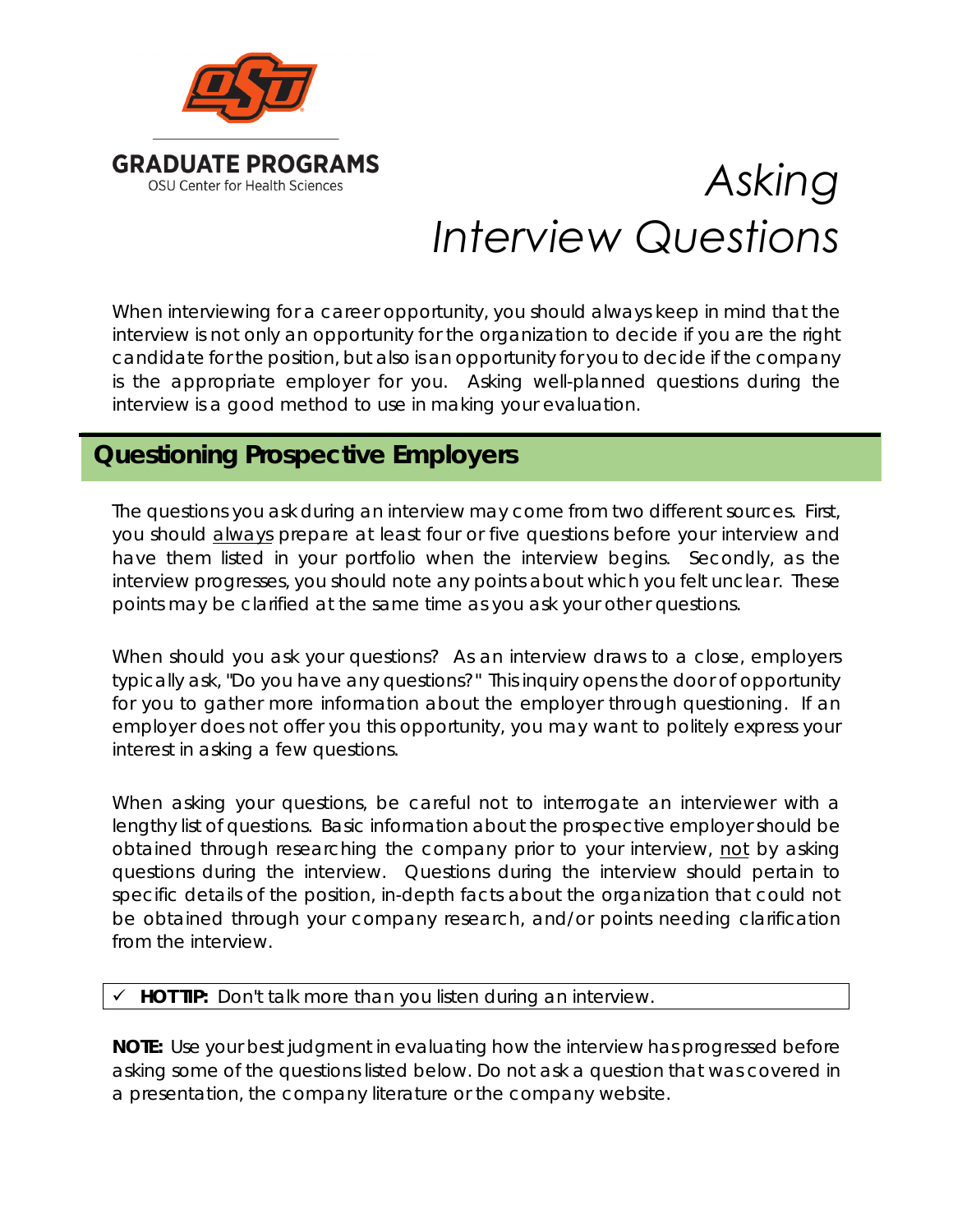### **Potential Questions to Ask**

- Informational questions (Who?, What?, When?, Where?, Why?, and How?)
- May I take a few notes? (Caution: Constant note-taking during the interview may project a bad impression by focusing your attention away from your interview and by implying that you are conducting the interview.)
- How would you describe the company's business focus? Core values? Mission? Goals?
- What are the trends in revenues and profits?
- What makes this firm different from your competitors?
- What are the company's competitive strengths compared to its major competitors?
- What is the greatest challenge that the company will face during the next year?
- Where is the company going in the next three to five years?
- What are the short-term and long-term strategic directions for the company?
- Does the company have any plans for expansion/new product lines?
- What areas do you see that need the most improvement within the company?
- How would you describe the corporate culture? (When asking this question, be sure you understand what you are asking. Don't risk someone saying, "What do you mean," or "In what way" and finding yourself unable to respond.)
- What are the specific responsibilities of the job?
- What qualities would the ideal candidate have?
- What would you expect of me in this position?
- $\blacksquare$  Is this a new position?
- May I see an organizational chart? Where does this position fall within the organization?
- How does this position interact with the rest of the organization?
- How does this job contribute to the mission or goals of the company?
- How do you see this job evolving?
- What education and training programs does the company provide?
- How long is the typical training program? How many people train annually?
- **Nhat latitude would I enjoy in determining my goals, work objectives, due dates, and** measurement methods?
- What resources are available to perform this job?
- How, when, and by whom will I be evaluated in this position?
- Have others who started in this position been promoted? Into what positions?
- Where can this job lead for a top performer?
- How much time will this position require me to travel/spend time away from home?
- When/where are employees transferred?
- What is the company's record of employment stability?
- Is there anything else I need to know?
- I am very interested in this position. What is the next step?